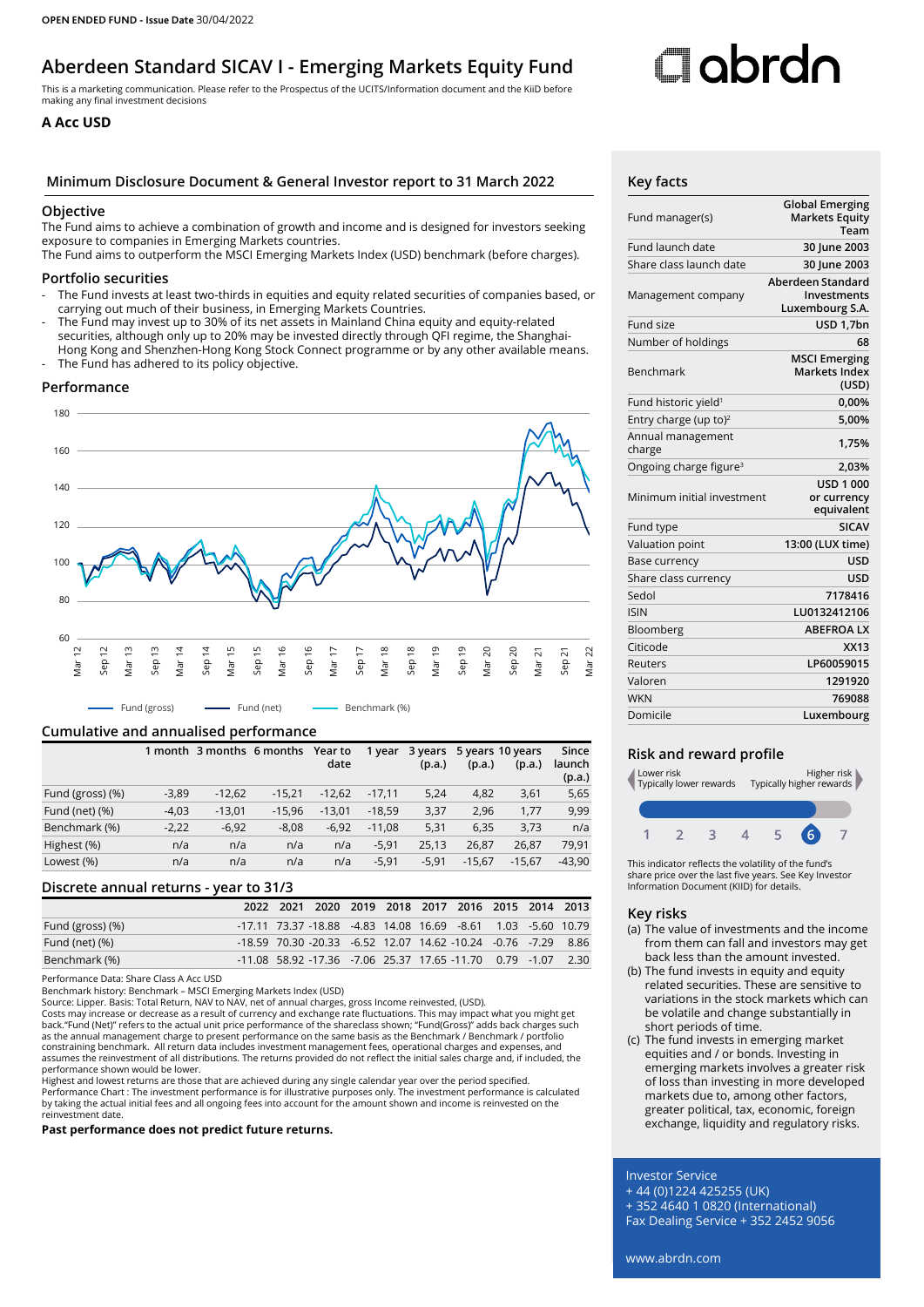#### **Management process**

The Fund is actively managed.

- The benchmark is used as a reference point for portfolio construction and as a basis for setting risk constraints.
- In order to achieve its objective, the Fund will take positions whose weightings diverge from the benchmark or invest in securities which are not included in the benchmark. The investments of the Fund may deviate significantly from the components and their weightings in the benchmark.
- Due to the active nature of the management process, the Fund's performance profile may deviate significantly from that of the benchmark over the longer term.
- ASI integrate environmental, social and governance (ESG) considerations within the investment process. Details of the Equity ESG Integration Approach are published at www.abrdn.com under "Sustainable Investing".

#### **Top Ten Holdings**

| Taiwan Semiconductor Manufacturing Co Ltd | 9,4  |
|-------------------------------------------|------|
| Samsung Electronics Co Ltd                | 7,9  |
| <b>Tencent Holdings Ltd</b>               | 5,1  |
| Alibaba Group Holding Ltd                 | 3,9  |
| Housing Development Finance Corp Ltd      | 3,1  |
| Grupo Mexico SAB de CV                    | 2,7  |
| China Merchants Bank Co Ltd               | 2,5  |
| Anglo American Platinum Ltd               | 2,5  |
| Grupo Financiero Banorte SAB de CV        | 2,3  |
| Banco Bradesco SA                         | 2,2  |
| Assets in top ten holdings                | 41.6 |

#### **with previous quarter comparision(%)**  $\Omega$ 1  $\Omega$ 4

**Asset allocation & Sector breakdown**

| Information Technology        | 27,6 | 29,2 |
|-------------------------------|------|------|
| Financials                    | 24,3 | 19,2 |
| Consumer Discretionary        | 13,1 | 14.5 |
| Materials                     | 9,9  | 9,4  |
| Industrials                   | 6.3  | 5.5  |
| Consumer Staples              | 6,1  | 4,3  |
| <b>Communication Services</b> | 6,1  | 7,0  |
| Health Care                   | 1,7  |      |
| Other                         | 3,3  | 8,6  |
| Cash                          | 1,7  | 2,3  |

#### **Country (%)**

| China                     | 28,31                             |
|---------------------------|-----------------------------------|
| India                     | 13,01<br><b>Contract Contract</b> |
| Taiwan, Republic of China | 12,31<br><b>Service Service</b>   |
| Korea (South)             | 11,01<br><b>STATISTICS</b>        |
| Mexico                    | 7.6                               |
| Brazil                    | 6,0<br><b>Contract</b>            |
| Hong Kong                 | $4.4$ $\blacksquare$              |
| Indonesia                 | $3.4$ $\blacksquare$              |
| Other                     | 12,1                              |
| Cash                      | $1,7$ $\blacksquare$              |
|                           |                                   |

Source : abrdn 31/03/2022

Figures may not always sum to 100 due to rounding.

**Statement of Changes- As compared to last quarter, there have been changes to the composition by asset allocation & sector breakdown as** 

**shown in the table above.**

#### (d) The fund may invest in companies with Variable Interest Entity (VIE) structures in order to gain exposure to industries with foreign ownership restrictions. There is a risk that investments in these structures may be adversely affected by changes in the legal and regulatory framework.

- (e) Investing in China A shares involves special considerations and risks, including greater price volatility, a less developed regulatory and legal framework, exchange rate risk/controls, settlement, tax, quota, liquidity and regulatory risks.
- (f) The use of derivatives carries the risk of reduced liquidity, substantial loss and increased volatility in adverse market conditions, such as a failure amongst market participants. The use of derivatives may result in the fund being leveraged (where market exposure and thus the potential for loss by the fund exceeds the amount it has invested) and in these market conditions the effect of leverage will be to magnify losses.

#### **Total expense ratio (TER) analysis**

| <b>TOTAL TER</b>                 | 2.1 |
|----------------------------------|-----|
| Operating admin &<br>service fee | 0.3 |
| Performance fee                  | 0.0 |
| Management fee                   | 1.8 |
|                                  | %   |

Audit expenses and VAT are included within Operating Admin and Servicing Fees.

#### **Risk stats**

| 1,11  |
|-------|
| 20,36 |
| 0.38  |
| 0.96  |
| 0,36  |
| 4.58  |
|       |

Source : abrdn. ^ Three year annualised.

#### **Ratings**

| Morningstar | ** |
|-------------|----|
|             |    |

#### **Derivative usage**

- Derivatives will only be used for hedging or to provide exposures that could be achieved through investment in the assets in which the Fund is primarily invested. Usage of derivatives is monitored to ensure that the Fund is not exposed to excessive or unintended risks.